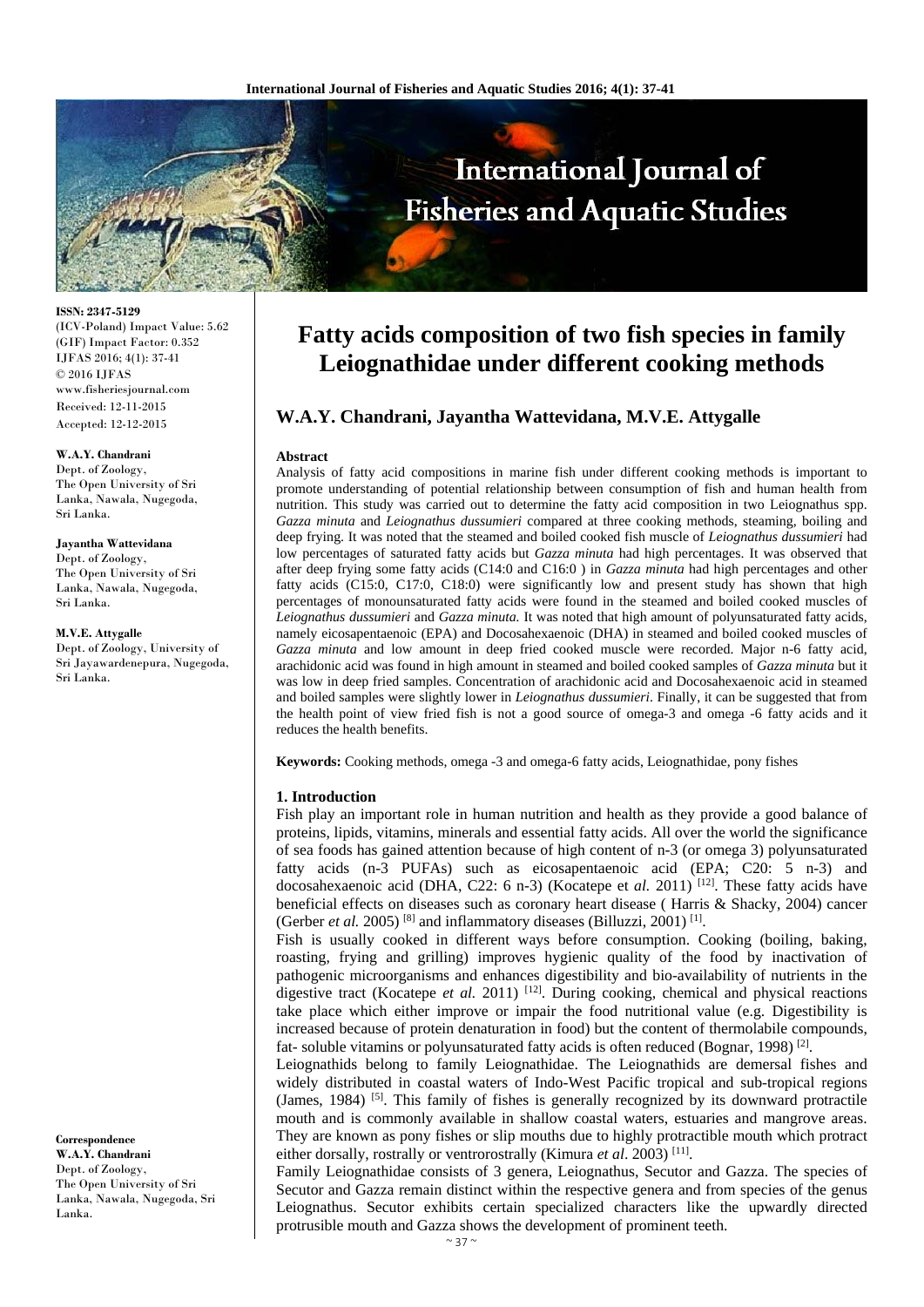In this study *Gazza minuta* and *Leiognathus dussumieri* were chosen due to good consumer acceptance and being the most available pony fish species in the west coast of Sri Lanka. In this study the effects of three forms of cooking methods commonly used by Sri Lankan consumers (steaming, boiling and deep frying) were examined on the fatty acid profiles in particular species.

## **2. Materials and Methods**

The two pony fish species used in this study were purchased from a local fish markets in west coast of Sri Lanka. They were packed in ice and transported to the laboratory. Fish were prepared using common house hold practices, removing head region and guts and then washed with tap water. These samples were divided into four groups for applying different cooking methods.

The first group was uncooked. The other three groups were cooked in the steam (30 minutes), boiling (30 minutes) and deep fried in white coconut oil  $(140 \degree C, 3-5 \text{ minutes})$ .

## **2.1 Frying Procedure**

Adequate amount of white coconut oil was heated to  $140\,^0C$  in a deep frying pan. Fish samples were cut into several pieces and fried for three to five minutes until the fish turned to golden brown colour.

## **2.2 Fat extraction**

Fat extraction was done by using Bligh and Dyer method. About 100g of fish sample was homogenized with 200 ml of methanol and then 100 ml of chloroform for about 2 minutes. Another 100 ml of chloroform was then added into it and homogenized for another 1 minute. Next, it was filtered under suction and the chloroform layer was separated by using the separating funnel. Separated chloroform layer was then evaporated in the water bath and in a oven for 1 hour at  $70^{\circ}$ C. Extracted fat was then flushed with nitrogen and stored at -20 <sup>0</sup>C until analysis were done.

# **2.3 Fatty acid analysis**

Preparation of n-3 fatty acids methyl ester was carried out according to Jham, Teles and Campos (1982) method. The fatty acids (25 g) were hydrolyzed with 500 ml of KOH in methanol (0.5M) at 100 $\,^0C$  for 5 min. in tightly capped glass bottles. After hydrolysis, the mixture was esterified with 200 ml of HCl in methanol (4:1 vol/vol) and then heated in an oil bath for 15 min. at 100 $\,^0$ C. The mixture was cooled and then 100ml of distilled water was added. The fatty acid methyl ester was extracted with 1000 ml of hexane. The hexane layer was dried quickly over anhydrous sodium sulphate and the solvent was removed using a vacuum rotary evaporator at  $40\degree$ C. The fatty acids methyl ester was stored at -20 $\,^0C$  in nitrogen until use.

The methyl esters of fatty acid were analysed by gas chromatography on the gas chromatograph (Supelco wax 10), the temperature of injector and detector 250  $\rm{^0C}$  and 250  $\rm{^0C}$ , the oven was first maintained at 190 $\mathrm{^{0}C}$  and then programmed to 220  $\rm{^0C}$  at the rate of 5  $\rm{^0C/}$  minute.

## **3. Statistical analysis**

The data were analyzed using One-way ANOVA and two sampled t-test at significance level of 5% (Minitab Version 14).

## **4. Results & Discussion**

 Fatty acid profiles were studied in the most available two pony fish species *Gazza minuta* and *Leiognathus dussumieri* under different cooking processes such as steamed boiled and deep fried. In the present research, figure 1 shows the total fatty acid profiles (SFA, MUFA & PUFA) of the two pony fish species under different cooking processes and a significant difference (*p*<0.05) between the total saturated and polyunsaturated fatty acids were recorded.



**Fig 1:** Fatty acid profile of raw and cooked fish muscles of *Gazza minuta* and *Leiognathus dussumieri*

The saturated fatty acid composition of cooked fish muscles from the two species are given in Table 1, along with the saturated fatty acid composition of the white coconut oil used for deep frying. Fresh white coconut oil was used for deep frying the fish (steak cross sections) from the two species, but the oil was not analysed after cooking.

It was noted that the steamed and boiled cooked fish muscle of *Leiognathus dussumieri* had low percentage of C14:0, C15:0, C17:0 and C18:0. The saturated fatty acid composition of fish muscle of *Leiognathus dussumieri* was greatly changed after deep frying, with high percentage of C14:0 fatty acid and low percentage of C15:0, C16:0, C17:0 and C18:0 fatty acids.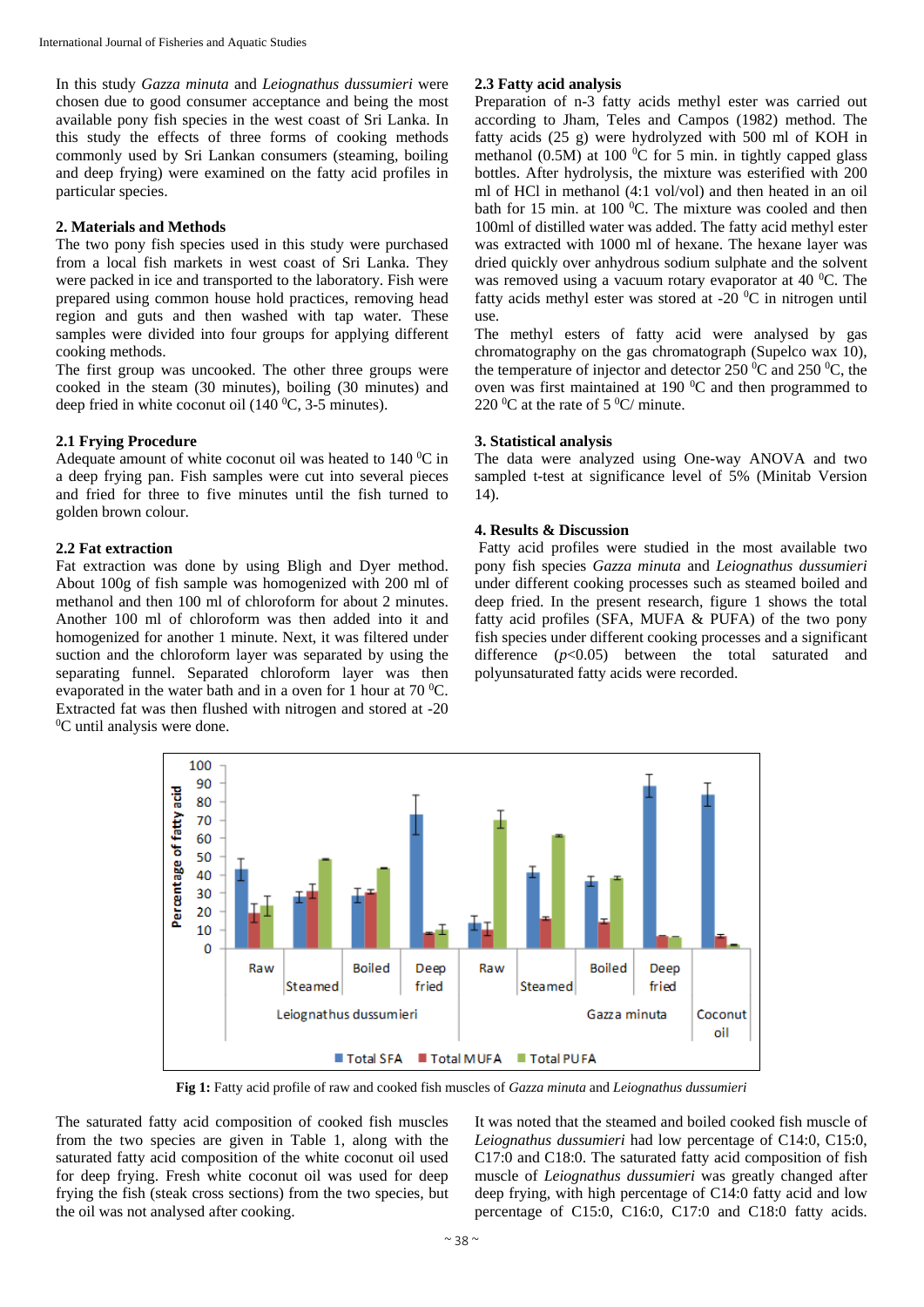Present study has shown that the steamed and boiled cooked fish muscle of *Gazza minuta* had high percentages of C14:0, C15:0, C16:0 C17:0 and C18:0 fatty acids compared with those of raw muscle. C14:0 and C16:0 fatty acids in deep fried cooked *Gazza minuta* fish muscle showed high percentages, while the other fatty acids C15:0, C17:0 and C18:0 were significantly low compared with raw muscle.

In addition, major fatty acids of white coconut oil (C12:0 and C14:0) were significantly high in deep fried fish muscles of *Gazza minuta* and Leiognathus *dussumieri*. Parallel results were reported for deep fried grouper fillets in soybean oil by Gall *et al.* (1983) <sup>[6]</sup>. It has been shown that the major fatty acids present in the soybean oil must have been absorbed by the grouper fillets during the frying process. Due to absorption of these exogenous saturated fatty acids, relative concentration of the major fatty acids which were originally contained in the

grouper fillets must have decreased. Results of the present study may also be explained the same way.

Monounsaturated fatty acid composition in cooked fish muscles in *Leiognathus dussumieri* and *Gazza minuta* is given in Table 2. Significantly high percentages of C16:1, C18:1, C20:1 and C22:1 fatty acids were found in the steamed and boiled cooked muscles of *Leiognathus dussumieri* and *Gazza minuta* when compared with those of raw muscles of the same species. However, deep fried cooked muscles of the same species contained significantly lower levels of the three fatty acids; C16:1, C20:1 and C22:1 and high percentage of C18:1. Absorption of significantly high amount of C18:1 fatty acid from white coconut oil cooking medium could be the reason for elevated percentage of C18:1 and decrease percentages of C16:1, C20:1 and C22:1 fatty acids in deep fried cooked muscles of the same species.

**Table 1:** Saturated fatty acid composition of cooked fish muscles of *Gazza minuta* and *Leiognathus dussumieri* and white coconut oil (as percentages of fatty acid methyl esters)

|                   |                | Leiognathus dussumieri |                 |                 | Gazza minuta   |                 |                 |                 |                    |  |
|-------------------|----------------|------------------------|-----------------|-----------------|----------------|-----------------|-----------------|-----------------|--------------------|--|
| <b>Fatty acid</b> | Raw            | <b>Steamed</b>         | <b>Boiled</b>   | Deep fried      | Raw            | <b>Steamed</b>  | <b>Boiled</b>   | Deep fried      | <b>Coconut Oil</b> |  |
| C10:0             |                | ND.                    | ND              | 5.8             |                | ND.             | ND              | $6.5 \pm 1.71$  | $5.4 \pm 0.12$     |  |
| C12:0             |                | $0.1 \pm 0.01$         | $0.1 \pm 0.002$ | $45 \pm 2.31$   |                | $0.2 \pm 0.03$  | $0.1 \pm 0.005$ | $49.8 \pm 2.64$ | $47 \pm 2.14$      |  |
| C14:0             | $5.3 \pm 0.5$  | $4.5 \pm 0.15$         | $4.1 \pm 1.12$  | $18.3 \pm 2.11$ | $1.0 \pm 0.25$ | $4.0 \pm 0.2$   | $3.5 \pm 0.06$  | $19.7 \pm 1.51$ | $19.7 \pm 1.31$    |  |
| C15:0             | $1.0 \pm 0.12$ | $0.6 \pm 0.05$         | $0.6 \pm 0.04$  | $0.1 \pm 0.002$ | $0.2 \pm 0.22$ | $0.9 \pm 0.001$ | $0.8 \pm 0.001$ | $0.1 \pm 0.002$ |                    |  |
| C16:0             | $22.6 \pm 3.7$ | $15.9 \pm 1.23$        | $16.3 \pm 2.11$ | $0.2 \pm 0.001$ | $8.7 \pm 2.3$  | $24.6 \pm 1.31$ | $20.4 \pm 2.12$ | $9.4 \pm 0.53$  | $8.9 \pm 2.11$     |  |
| C17:0             | $1.8 \pm 0.17$ | $0.7 \pm 0.02$         | $0.8 \pm 0.03$  | $0.1 \pm 0.004$ | $0.3 \pm 0.05$ | $0.8 \pm 0.04$  | $1.0 \pm 0.001$ | ND.             |                    |  |
| C18:0             | $12.2 \pm 1.4$ | $6.1 \pm 1.31$         | $6.9 \pm 0.51$  | $3.5 \pm 0.51$  | $3.5 \pm 0.92$ | $11.1 \pm 1.31$ | $10.7 \pm 0.31$ | $3.1 \pm 0.12$  | $2.8 \pm 0.71$     |  |

**Table 2:** Monounsaturated fatty acid composition of cooked fish muscle of *Gazza minuta* and *Leiognathus dussumieri* and white coconut oil (as percentages of fatty acid methyl esters)

| Leiognathus dussumieri |                |                 |                 |                 | Gazza minuta   |                 |                 |                 |                |
|------------------------|----------------|-----------------|-----------------|-----------------|----------------|-----------------|-----------------|-----------------|----------------|
| <b>Fatty acid</b>      | Raw            | <b>Steamed</b>  | <b>Boiled</b>   | Deep fried      | Raw            | <b>Steamed</b>  | <b>Boiled</b>   | Deep fried      | Coconut oil    |
| C16:1                  | $6 \pm 1.34$   | $12.5 \pm 1.50$ | $12.9 \pm 0.71$ | $0.8 \pm 0.004$ | $1.3 \pm 0.8$  | $4.2 \pm 0.11$  | $3.6 \pm 0.11$  | $0.4 \pm 0.001$ |                |
| C18:1                  | $11.1 \pm 3.5$ | $15.1 \pm 2.31$ | $16.6 \pm 0.53$ | $7.2 \pm 0.71$  | $3.9 \pm 2.1$  | $10.8 \pm 0.84$ | $9.9 \pm 1.12$  | $6.3 \pm 0.12$  | $6.5 \pm 1.11$ |
| C20:1                  | $.7 \pm 0.1$   | $0.8+0.004$     | $.3 \pm 0.01$   | $0.1 \pm 0.003$ | $\theta$       | $0.7+0.005$     | $0.5 \pm 0.002$ | $0.1 \pm 0.002$ |                |
| C22: 1                 | $0.5 \pm 0.12$ | $2.9 \pm 0.05$  | ND              | ND              | $5.2 \pm 0.91$ | $0.3 \pm 0.001$ | $0.5 \pm 0.002$ | ND              |                |

Results are mean  $\pm$  standard deviation of three replicates and calculated on a wet weight basis

**Table 3:** Fatty acid composition of n-3 and n-6 in cooked fish muscles of *Gazza minuta* and *Leiognathus dussumieri* and white coconut oil. (as percentages of total fatty acid methyl esters) (wet weight basis)

| Leiognathus dussumieri                                                                                                                                                                                                                                                                                                                                             |                |                 |                  |                  |                | Gazza minuta    |                  |                 |                 |  |  |
|--------------------------------------------------------------------------------------------------------------------------------------------------------------------------------------------------------------------------------------------------------------------------------------------------------------------------------------------------------------------|----------------|-----------------|------------------|------------------|----------------|-----------------|------------------|-----------------|-----------------|--|--|
| <b>Fatty acid</b>                                                                                                                                                                                                                                                                                                                                                  | Raw            | <b>Steamed</b>  | <b>Boiled</b>    | Deep fried       | Raw            | <b>Steamed</b>  | <b>Boiled</b>    | Deep fried      | Coconut oil     |  |  |
| $C18: 3n-3$                                                                                                                                                                                                                                                                                                                                                        | $0.3 \pm 0.1$  | ND              | $0.2 \pm 0.005$  | ND               | $0.2 \pm 0.1$  | $0.3 \pm 0.001$ | $0.4 \pm 0.002$  | ND              |                 |  |  |
| $C18: 4n-3$                                                                                                                                                                                                                                                                                                                                                        | $0.8 \pm 0.1$  | ND              | ND.              | ND               | $\Omega$       | $0.1 \pm 0.002$ | ND               | ND              |                 |  |  |
| $C20: 3n-3$                                                                                                                                                                                                                                                                                                                                                        | $\Omega$       | $1.4 \pm 0.01$  | $1.5 \pm 0.01$   | ND               | $0.2 \pm 0.1$  | $0.2 \pm 0.001$ | $0.1 \pm 0.002$  | ND              |                 |  |  |
| $C20: 4n-3$                                                                                                                                                                                                                                                                                                                                                        | $\Omega$       | ND              | $0.1 \pm 0.001$  | $0.1 \pm 0.001$  | $0.1 \pm 0.02$ | $0.4 \pm 0.003$ | $0.4 \pm 0.013$  | ND              |                 |  |  |
| $C20: 5n-3$                                                                                                                                                                                                                                                                                                                                                        | $8.2 \pm 1.4$  | $3.1 \pm 0.001$ | $3.5 \pm 0.13$   | $0.7 \pm 0.002$  | $1.5 \pm 0.8$  | $3.8 \pm 0.14$  | $4.3 \pm 0.15$   | $0.2 \pm 0.031$ | $0.1 \pm 0.001$ |  |  |
| $C21: 3n-3$                                                                                                                                                                                                                                                                                                                                                        |                | $2.3 \pm 0.002$ | $1.9 \pm 0.01$   | $0.5 \pm 0.001$  |                | $0.9 \pm 0.004$ | $1.8 \pm 0.002$  | ND              |                 |  |  |
| $C21: 5n-3$                                                                                                                                                                                                                                                                                                                                                        | $0.4 \pm 0.1$  | ND              | ND               | ND               | $51.9 \pm 7.9$ | ND              | ND               | ND              |                 |  |  |
| $C22: 5n-3$                                                                                                                                                                                                                                                                                                                                                        | $2.8 \pm 0.91$ | $1.9 \pm 0.004$ | $1.7 \pm 0.01$   | $0.4 \pm 0.001$  | $2.8 \pm 0.9$  | $1.7 \pm 0.12$  | $2.2 \pm 0.011$  | $0.1 \pm 0.001$ |                 |  |  |
| $C22: 6n-3$                                                                                                                                                                                                                                                                                                                                                        | $8.8 \pm 2.2$  | $5.1 \pm 0.19$  | $4.9 \pm 0.12$   | $0.8 \pm 0.002$  | $6\pm1.2$      | $17.7 \pm 0.31$ | $20.7 \pm 0.67$  | $0.8 \pm 0.11$  |                 |  |  |
| Total n-3                                                                                                                                                                                                                                                                                                                                                          |                | $13.8 \pm .052$ | $8.9 \pm .048$   | $2.5 \pm 0.0005$ |                | $25.1 \pm .088$ | $29.9 \pm 0.165$ | $1.1 \pm .041$  |                 |  |  |
| $C18: 2n-6$                                                                                                                                                                                                                                                                                                                                                        | $0.4 \pm 0.3$  | $6.6 \pm 0.13$  | $6.9 \pm 0.14$   | $2.0 \pm 0.001$  | $0.4 \pm 0.1$  | $1.0+0.001$     | $1.1 \pm 0.001$  | $1.8 \pm 0.005$ | $1.6 \pm 0.12$  |  |  |
| $C20: 2n-6$                                                                                                                                                                                                                                                                                                                                                        | $0.5 \pm 0.02$ | ND              | $0.5 \pm 0.001$  | ND               | $5.9 \pm 1.4$  | $0.3 \pm 0.002$ | $0.3 \pm 0.021$  | ND              |                 |  |  |
| $C20: 3n-6$                                                                                                                                                                                                                                                                                                                                                        | $0.4 \pm 0.1$  | ND              | $0.1 \pm 0.001$  | ND.              | $\Omega$       | $0.1 \pm 0.001$ | $0.2 \pm 0.011$  | ND              |                 |  |  |
| $4n-6$                                                                                                                                                                                                                                                                                                                                                             | $0.9 \pm 0.1$  | $2.8 \pm 0.01$  | $1.8 \pm 0.002$  | $0.3 \pm 0.001$  | $\Omega$       | $1.5 \pm 0.01$  | $2.5 \pm 0.003$  | $0.1 \pm 0.011$ |                 |  |  |
| $C20: 4n-6$                                                                                                                                                                                                                                                                                                                                                        | $2.6 \pm 1.1$  |                 |                  |                  | $1.3 \pm 0.2$  |                 |                  |                 |                 |  |  |
| $C22: 5n-6$                                                                                                                                                                                                                                                                                                                                                        | $\Omega$       | ND              | ND               | ND               | $\Omega$       | $1.2 \pm 0.002$ | $0.2 \pm 0.021$  | ND              |                 |  |  |
| Total n-6                                                                                                                                                                                                                                                                                                                                                          | 23.5           | $11.6 \pm .06$  | $11.7 \pm 0.052$ | 2.7              | 70.3           | $7.3 \pm 0.003$ | $8.6 \pm .008$   | $2.1 \pm 0.003$ |                 |  |  |
| Total unknown<br>fatty acids<br>$\mathbf{N}$ $\mathbf{N}$ $\mathbf{N}$ $\mathbf{N}$ $\mathbf{N}$ $\mathbf{N}$ $\mathbf{N}$ $\mathbf{N}$ $\mathbf{N}$ $\mathbf{N}$ $\mathbf{N}$ $\mathbf{N}$ $\mathbf{N}$ $\mathbf{N}$ $\mathbf{N}$ $\mathbf{N}$ $\mathbf{N}$ $\mathbf{N}$ $\mathbf{N}$ $\mathbf{N}$ $\mathbf{N}$ $\mathbf{N}$ $\mathbf{N}$ $\mathbf{N}$ $\mathbf{$ |                | 14.3            | 14.0             | 3.5              |                | 9.2             | 9.5              | 1.5             |                 |  |  |

**ND-** Not detected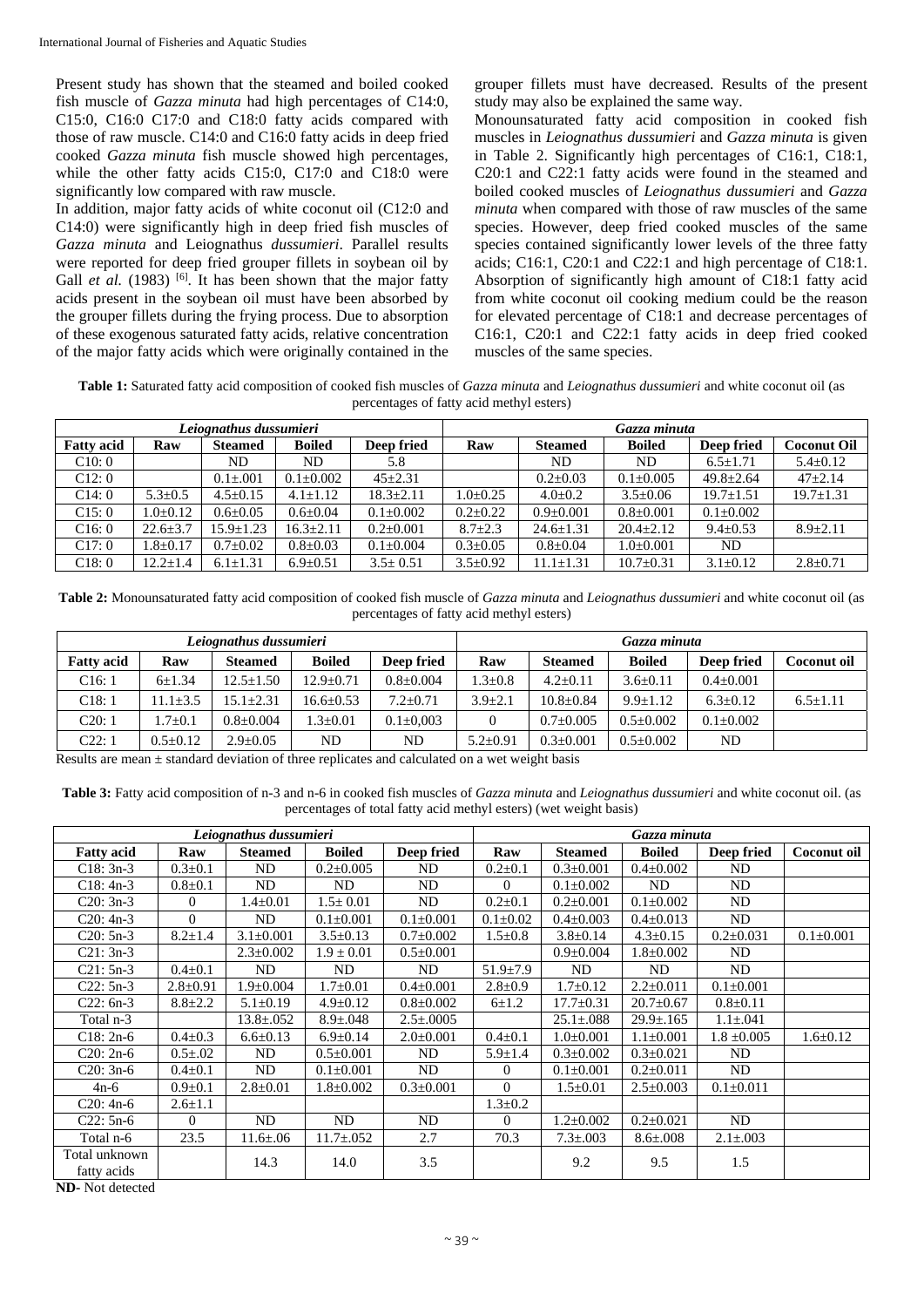Composition of polyunsaturated fatty acid contents of raw and cooked fish mussels of *Gazza minuta* and *Leiognathus dussumieri* is given in Table 3. Present results indicated that the concentration of Linoleic acid (C18:2n-6) increased in all cooked samples of both species investigated. It was reported that the predominant fatty acid in deep fried cooked samples of *Gazza minuta* and *Leiognathus dussumieri* was Linoleic acid. Similar results were reported by Xiao and Joanne  $(2007)$  [17] for Australian Bass Strait scallops and *Pecten fumatus.*  Marchamy *et al.* (2009)<sup>[14]</sup> also indicated the same pattern for Indian mackerel and *Rastrelliger kanagurta*.

Linoleic acid is the most abundant PUFA in the human skin. Along with other components, it plays vital role in preserving our epidermal water barriers (Marichamy *et al.* 2009)<sup>[14]</sup>. Present results revealed the presence of high amount of linoleic acid in fried fish. GC analysis of the white coconut oil used in frying processes indicated that the main unsaturated fatty acids found were C18:2n-6 and C20:5n-3. Therefore, concentration of C18:2n-6 from the cooking oil also contributed to high concentration of C18:2n-6 in fried fish muscles. Simillar results were reported by Xiao Q Su and Joanne (2007) [17] for fried scallop muscles.

Fish oils are rich in polyunsaturated fatty acids namely eicosapentaenoic (EPA) and Docosahexaenoic (DHA), which are found to reduce the risk of cardio vascular diseases (Cadler, 2004) [3]. Present results have shown that the high amount of these two fatty acids in steamed and boiled cooked fish muscles of *Gazza minuta* when compared to those of raw muscles of the same species. However, percentage of EPA and DHA were recorded as lowest in deep fried cooked samples of the same species. Arachidonic acid (C20:4n-6) is one of the major n-6 fatty acid in fish oil and it was found in high amounts in steamed and boiled cooked samples of *Gazza minuta* but it was low in deep fried sample. Concentration of arachidonic acid and Docosahexaenoic acid (DHA) in steamed and boiled cooked samples were slightly lower when compared to those of raw muscle in *Leiognathus dussumieri*.

Marichamy *et al.* (2009)<sup>[14]</sup> reported that arachidonic acid is the principle omega-6 fatty acid in the brain and together with Docosahexaenoic acid (DHA) which is important for the brain development of infants. The present study showed that the concentration of docosapentaenoic (DPA) acid decreased in all cooked fish samples. Concentrations of all n-3 and n-6 fatty acids in deep fried cooked samples of *Gazza minuta* and *Leiognathus dussumieri* were very low. Similar results were reported by Candela et al. (1998)<sup>[4]</sup> for fried sardines and mackerel. In a study of fish by Sikorski and Kolakowska  $(2003)$  <sup>[16]</sup>, it was reported that heating for 20 minutes at 160  $\rm{^{0}C}$  could reduce the DHA contents to 45% and EPA levels to 20%. They also found that temperature is more effective than the duration of heating in the cooking process (Xiao and Joanne, 2007) <sup>[17]</sup>. Zakipour Rahimabadi and Dad (2012) <sup>[18]</sup>, also reported that oil absorption in the frying process in turn

dilutes the concentration of other fatty acids.

In view of the above results, the fried fish cannot be a good source of the omega-3 and omega-6 fatty acids and also Mozaffarian *et al.* (2003) reported that the consumption of fried fish did not reduce the risk of fatal ischemic heart disease due to changes in fatty acid composition by frying oil. However, if there is a need to increase the energy density of a diet, then fried fish could make an important impact. The ratio of n-6/n-3 is known to be of dietetic importance because it is the key factor for balanced synthesis of eicosanoids in organism (Xiao and Joanne, 2007) [17]. The ratios of PUFA/SFA for different cooking methods of two pony fish species studied here are given in table 6. A minimum value for PUFA/SFA ratio recommended by nutritionists is 0.45. Present study indicated that the PUFA/SFA ratios for steamed and boiled cooked fish were well above the recommended value but deep fried fish muscles were well below the recommended value.

Lipid content and fatty acid composition in fish vary from species to species, and with age, sex and diet. In addition to these biological factors, water temperature, time of capture, water salinity, cooking process, and cooking temperature also have an effect (Hoffman *et al.* 1994, Marichmy *et al.* 2009). Gall *et al.* (1983) <sup>[6, 10, 14] reported that deep fried fillets absorb</sup> cooking oil during cooking which resulted in increased levels of the major cooking oil fatty acids in the deep fried fillet with a corresponding decrease in the relative amounts of other major fillet fatty acids on a percent composition basis.

Further absorption of cooking oil fatty acids appears to be inhibited if the original level in the fillet is high.

Due to effects of frying oil, generally frying method has a greater negative effect in comparison with other common methods of fish cooking with regards to health benefits (Garcia-Arias *et al.* 2003; Larsen *et al.* 2010) [7, 13]. However consumption of fried fish in comparison to other cooked fish has shown absence of lower risk on cardiac benefits. The n3/n6 fatty acid ratios for different kind of cooking methods were given in table 4. Nutritionists believe that the desirable n6/n3 fatty acid ratio should be 5 at a maximum. According to the present results the n6/n3 fatty acid ratios were well below the recommended value. Fried fish intake was also associated with structural abnormalities indicative of systolic dysfunction and potential coronary atherosclerosis (Maozaffarian *et al.* 2006) [15].

Finally it can be suggested that from a health point of view, frying the fish in oil reduce its benefits. The deep fat frying method is accepted by consumers because of the unique flavor- texture combination and also flavor characteristics. One should consider reducing the negative effects of frying by choosing a better frying oil, better size and thickness of muscle, pre-frying preparation (whole fish, muscle with skin, coating) and better time and temperature of frying.

**Table 4:** Total n-3/n-6 fatty acid ratio of cooked fish muscles of *Leiognathus dussumieri and Gazza minuta.*

|               |                 | Leiognathus Dussumieri | Gazza minuta |                 |                |             |
|---------------|-----------------|------------------------|--------------|-----------------|----------------|-------------|
|               | <b>Steaming</b> | <b>Boiling</b>         | deep frying  | <b>Steaming</b> | <b>Boiling</b> | Deep frying |
| $n-3$         | 13.8            | 13.8                   | 2.5          | 25.1            | 29.9           |             |
| $n-6$         | 9.4             | 9.3                    | 2.3          | 4.1             | 4.3            | 1.9         |
| $n - 3/n - 6$ | .46             | .48                    | 1.08         | 6.12            | 6.95           | 0.57        |